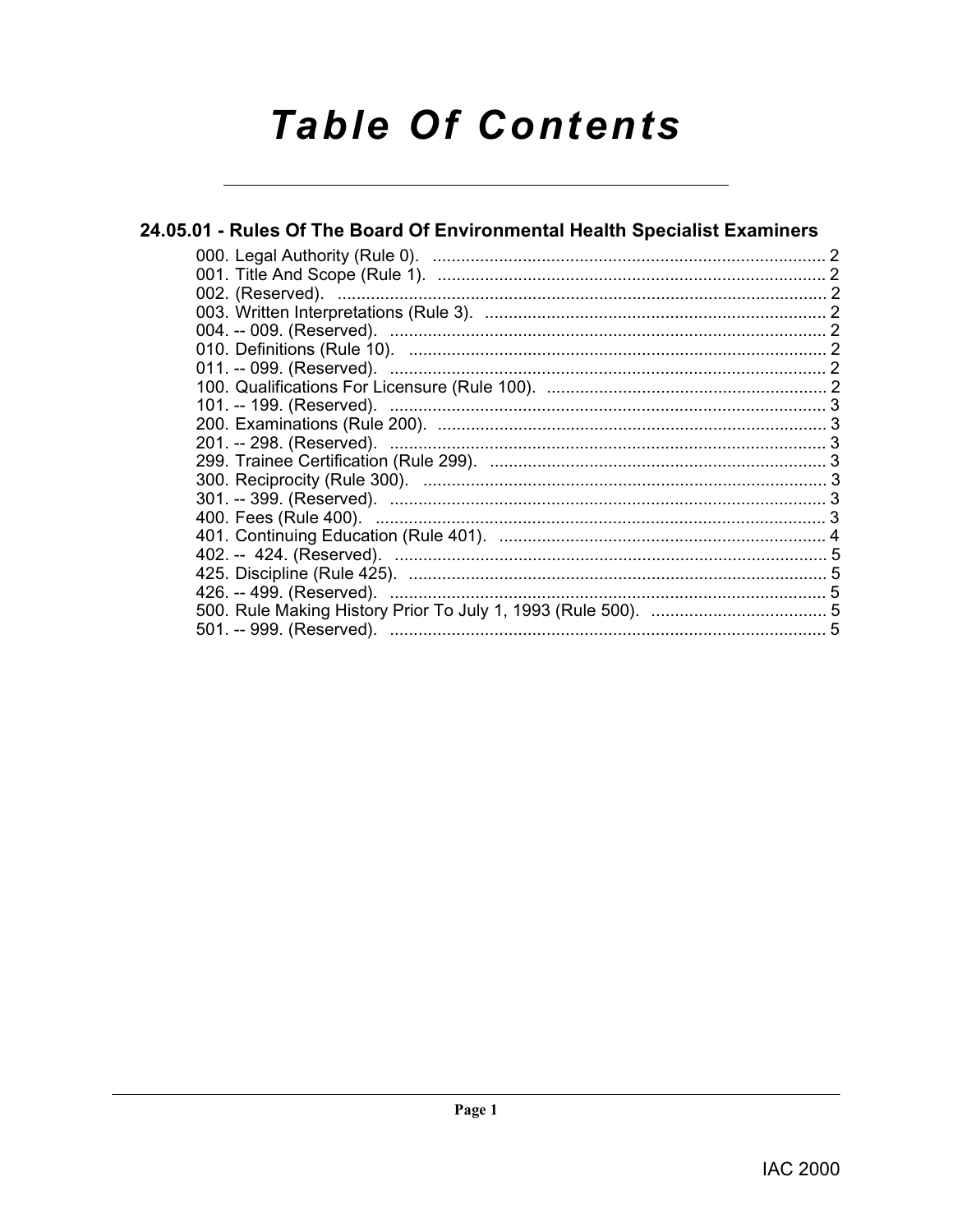#### **IDAPA 24 TITLE 05 Chapter 01**

#### <span id="page-1-0"></span>**24.05.01 - RULES OF THE BOARD OF ENVIRONMENTAL HEALTH SPECIALIST EXAMINERS**

#### <span id="page-1-14"></span><span id="page-1-1"></span>**000. LEGAL AUTHORITY (Rule 0).**

These rules are hereby prescribed and established pursuant to the authority vested in the Board of Environmental Health Specialist Examiners by the provisions of Sections 54-2403 and 54-2405, Idaho Code. (7-1-93)

#### <span id="page-1-17"></span><span id="page-1-2"></span>**001. TITLE AND SCOPE (Rule 1).**

These rules shall be cited as IDAPA 24.05.01, "Rules of the Board of Environmental Health Specialist Examiners". (7-1-93)

#### <span id="page-1-3"></span>**002. (RESERVED).**

#### <span id="page-1-18"></span><span id="page-1-4"></span>**003. WRITTEN INTERPRETATIONS (Rule 3).**

The board may have written statements which pertain to the interpretation of the rules of this chapter. Such interpretations, if any, are available for public inspection and copying at cost in the main office of the Bureau of Occupational Licenses.

#### <span id="page-1-5"></span>**004. -- 009. (RESERVED).**

#### <span id="page-1-12"></span><span id="page-1-6"></span>**010. DEFINITIONS (Rule 10).**

<span id="page-1-10"></span>**01. Board**. The Board of Environmental Health Specialist Examiners, as prescribed in Section 54-<br>Idaho Code. (7-1-93)  $2401(d)$ , Idaho Code.

<span id="page-1-7"></span>**011. -- 099. (RESERVED).**

#### <span id="page-1-16"></span><span id="page-1-8"></span>**100. QUALIFICATIONS FOR LICENSURE (Rule 100).**

Applicants for license to practice as an Environmental Health Specialist in Idaho must: (7-1-93)

<span id="page-1-15"></span><span id="page-1-13"></span><span id="page-1-9"></span>**01. Moral Character**. Be of good moral character. (7-1-93)

**02. Education And Experience**. Have education and experience as prescribed in Title 54, Chapter 24, Idaho Code. (7-1-93) Idaho Code. (7-1-93)

**03. Baccalaureate Degree**. A baccalaureate degree in Environmental Health, Sanitary Science, Environmental Science or comparable degrees with a minimum of twenty (20) semester hours or thirty (30) quarter hours in environmental health shall be considered as equivalent to a baccalaureate degree in Public Health for purposes of licensing as an Environmental Health Specialist. Reference Section 54-2408, Idaho Code. (7-1-93)

<span id="page-1-11"></span>**04.** Credentials. Credentials to be filed by all applicants. (7-1-93)

a. An application shall be completed by all applicants for licensure upon a form prescribed by the Board of Environmental Health Specialist Examiners. The application is for permanent filing and will not be returned. (7-1-93)

b. All applications shall be accompanied by an unmounted photograph, size three inches by three inches (3" x 3") (head and shoulders), taken not more than one (1) year prior to date of original application, which fact shall be attested to by the applicant's signature across the bottom of the picture and attested before a public official authorized to administer oaths. (7-1-93) official authorized to administer oaths.

c. The application shall be accompanied by transcripts showing all college or university education ees granted. (7-1-93) and degrees granted.

d. Application form shall show record of employment since leaving college or university, starting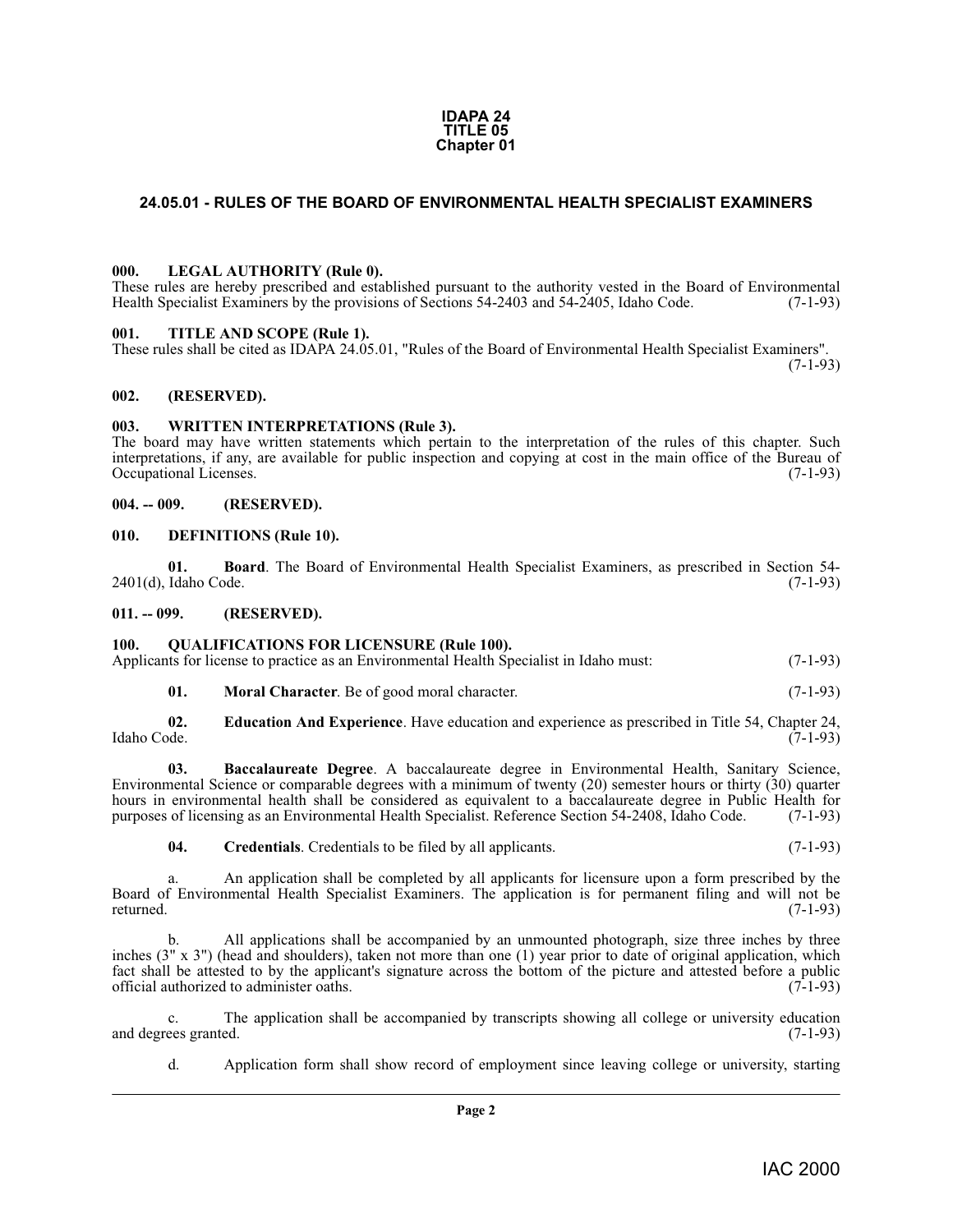#### *IDAHO ADMINISTRATIVE CODE IDAPA 24.05.01 Environmental Health Specialist Examiners Board Rules*

with present employment and listing employment record in reverse order. (7-1-93)

e. Applicants who are currently registered as environmental health specialist trainees shall furnish recommendations from supervisor. (7-1-93)

<span id="page-2-14"></span><span id="page-2-10"></span>f. Recommendations from three (3) individuals excluding close relatives. (7-1-93)

#### <span id="page-2-0"></span>**101. -- 199. (RESERVED).**

#### <span id="page-2-1"></span>**200. EXAMINATIONS (Rule 200).**

**01. Location And Time**. Examinations for license of an Environmental Health Specialist and Environmental Health Specialist Trainee in the state of Idaho shall be held annually at the Bureau of Occupational Licenses, Boise, Idaho, and such other dates and places as may be required and designated by the Board of Examiners. (7-1-93)

<span id="page-2-9"></span>**02. Deadline**. Applications for examination must be received by the Bureau of Occupational Licenses (7-1-93) sixty  $(60)$  days prior to examination.

<span id="page-2-8"></span>**Content Of Exam**. No applicant will be considered in substantial conformance with the basic policies and principles set forth in the Environmental Health Specialist Act until he has successfully passed the prescribed examination. The examination shall consist of The National Environmental Health Association written examination and/or such other written or oral examination as may be determined by the Board. There will be no refund if the examination is failed. (7-1-97)

<span id="page-2-16"></span>**04. Passing Score**. The passing score in the examination shall be that established by the testing entity.  $(7-1-97)$ 

#### <span id="page-2-2"></span>**201. -- 298. (RESERVED).**

#### <span id="page-2-18"></span><span id="page-2-3"></span>**299. TRAINEE CERTIFICATION (Rule 299).**

An applicant who has successfully completed the examination and who is otherwise qualified for licensure as an environmental health specialist as a trainee may apply for a certification of registration in order to complete the experience requirement set forth in Section 54-2408, Idaho Code. (3-23-95)

<span id="page-2-15"></span><span id="page-2-11"></span><span id="page-2-7"></span>**01. Fee**. A twenty-five dollar (\$25) fee must accompany the application. (3-23-95)

**02. Certification Of Registration**. The certification of registration which will be issued to such an applicant will not remain in effect for any period longer than that specifically required to obtain the experience referred to in Section 54-2408, Idaho Code, and in no case will it be in effect for a period longer than three (3) years. (3-23-95)

**03. Maximum Number Of Certificates**. No more than two (2) certificates of registration will be issued to any applicant. A qualified applicant will receive an initial certification of registration and will be entitled to apply for one additional certification of registration only if necessary to complete the experience requirement.

(3-23-95)

#### <span id="page-2-17"></span><span id="page-2-4"></span>**300. RECIPROCITY (Rule 300).**

Reciprocity may be arranged by the Board through the Bureau of Occupational Licenses with states having substantially equal requirements. All applications for licensure by reciprocity must be reviewed and approved by the<br>Board. (7-1-93)  $Board.$  (7-1-93)

<span id="page-2-5"></span>**301. -- 399. (RESERVED).**

- <span id="page-2-13"></span><span id="page-2-12"></span><span id="page-2-6"></span>**400. FEES (Rule 400).**
	- **01. Fee To Accompany Application**. Every application must be accompanied by the application fee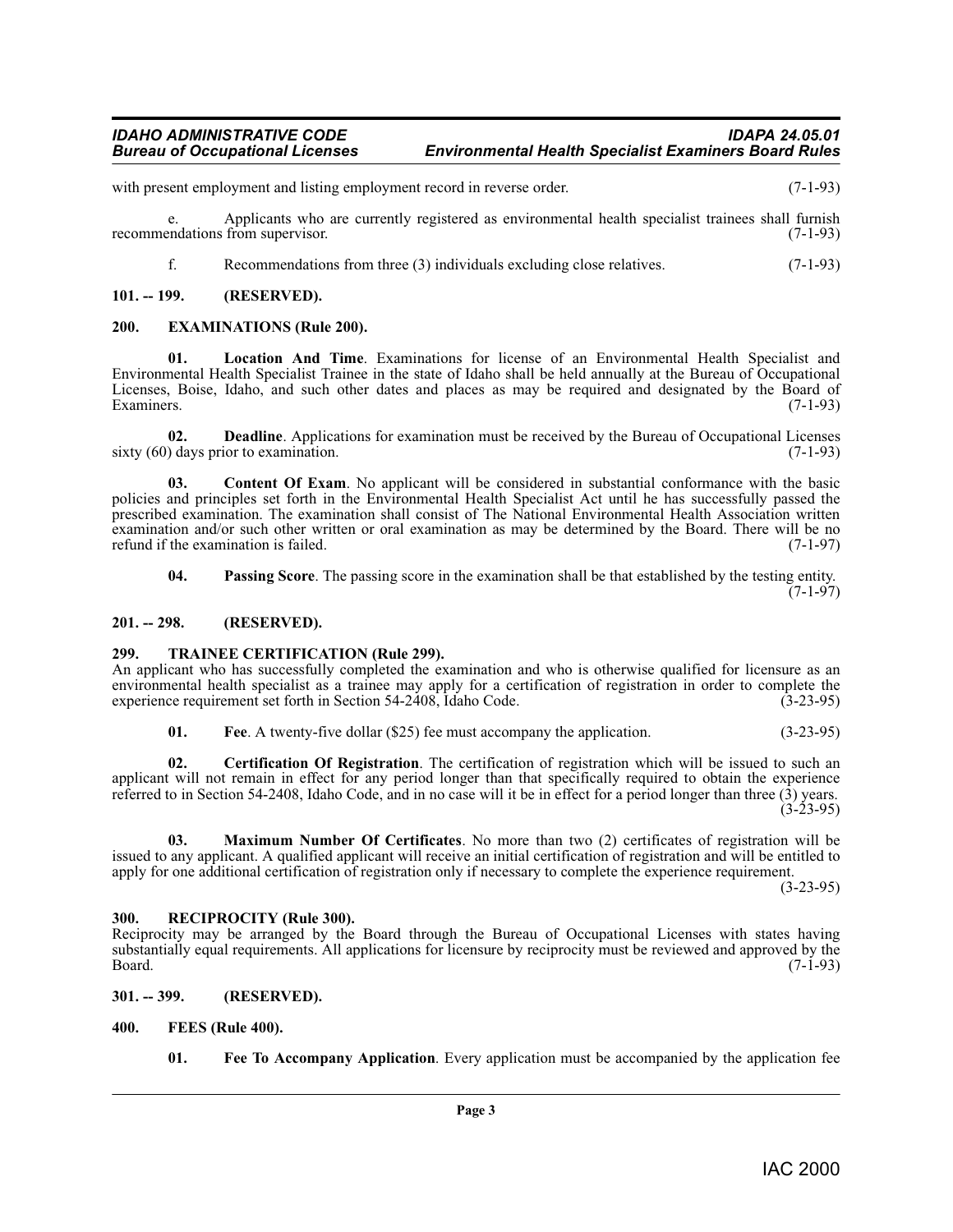#### *IDAHO ADMINISTRATIVE CODE IDAPA 24.05.01* **Environmental Health Specialist Examiners Board Rules**

together with the examination fee or reciprocity fee whichever is appropriate. (7-1-93)

<span id="page-3-6"></span><span id="page-3-5"></span><span id="page-3-4"></span><span id="page-3-3"></span><span id="page-3-2"></span><span id="page-3-1"></span><span id="page-3-0"></span>**02. Reexam Fee**. The application fee is not required when applying for reexamination unless the prior existing application has been terminated by board action and the applicant is required to submit another complete application as in the case of one applying for the first time. (7-1-93) application as in the case of one applying for the first time. **03.** Free Schedule. As required by law, the Board has established the following fees: (7-1-93) a. Annual renewal fee - Sixty dollars (\$60). (7-1-97) b. Application fee - Twenty-five dollars (\$25). (7-1-93) c. Examination/Reexamination fee - The examination/reexamination fee will equal that charged by nal examining entity together with an additional twenty-five dollar (\$25) administration fee. (7-1-97) the national examining entity together with an additional twenty-five dollar (\$25) administration fee. d. Reexamination fee - Seventy-five dollars (\$75). (7-1-93) e. Reciprocity fee - Seventy-five dollars (\$75). (7-1-93) f. Certificate fee - Five dollars (\$5). (7-1-93) **04.** Certificate Fee. The certificate fee is required when changing to Environmental Health Specialist nee status. (7-1-93) from trainee status. **05. Fees Are Not Refundable**. Fees are not refundable. (7-1-93) **401. CONTINUING EDUCATION (RULE 401).** Each environmental health specialist licensed by the state of Idaho shall attend twenty-four (24) clock hours of approved education courses in each two (2) year period (based on the July 1 renewal date and the year of original licensure). (3-23-95)  $l$ icensure).  $(3-23-95)$ **01. Courses**. Education courses must include training in topics such as but not limited to: (3-23-95) a. Milk and food sanitation. (3-23-95) b. Public and private water supply. (3-23-95) c. Water quality. (3-23-95) d. Public and private wastewater management. (3-23-95) e. Water recreational facilities. (3-23-95) f. Air quality.  $(3-23-95)$ g. Solid and hazardous waste management. (3-23-95) h. Occupational health and safety. (3-23-95) i. Institutional health and safety. (3-23-95) j. Vector control. (3-23-95) k. Noise control. (3-23-95) l. Epidemiology. (3-23-95)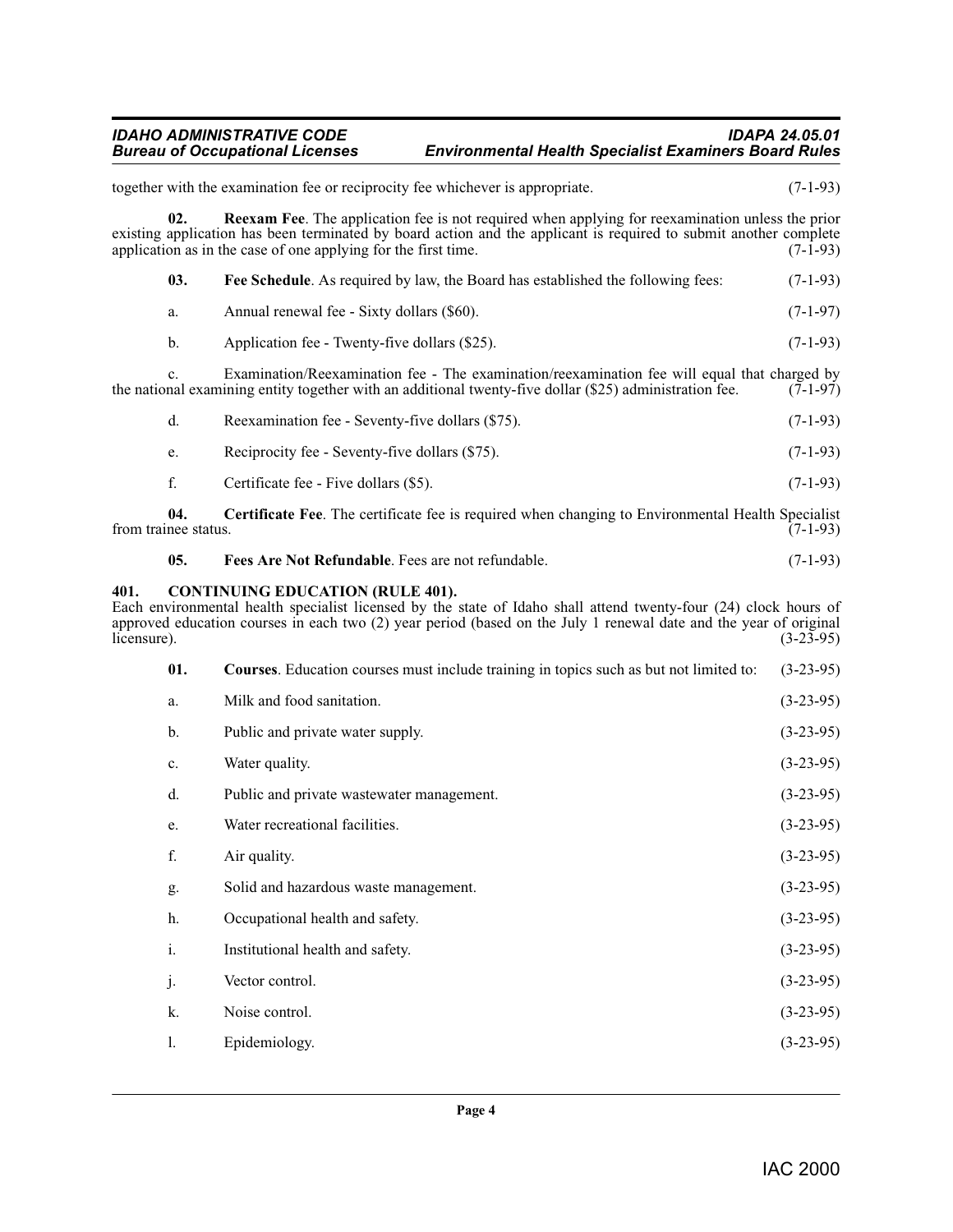*IDAHO ADMINISTRATIVE CODE IDAPA 24.05.01* **Environmental Health Specialist Examiners Board Rules** 

| m. | Industrial hygiene.                                | $(3-23-95)$ |
|----|----------------------------------------------------|-------------|
| n. | Emergency response.                                | $(3-23-95)$ |
| 0. | Toxicology.                                        | $(3-23-95)$ |
| p. | Risk assessment.                                   | $(3-23-95)$ |
| q. | Environmental and/or public health administration. | $(3-23-95)$ |

<span id="page-4-9"></span>**02. Preapproved Educational Courses**. Educational courses on the specifically listed topics in Subsection 401.01 and presented by the following agencies or organizations will be considered pre-approved and need only to be self-certified by the applicant at the time of license renewal; USEPA, USFDA, USDA, USPHS, Idaho Department of Agriculture, Idaho Emergency Response Commission, Idaho State Police, Idaho Environmental Health Association, Idaho EnvironmentalProfessionals, the International Association of Milk, Food and Environmental Sanitarians, Idaho District Health Department and the National Environmental Health Association and the Idaho Department of Health and Welfare.

<span id="page-4-6"></span>**03. Committee To Review And Approve Courses**. The Board may appoint a committee to review and approve courses that are not pre-approved. A course approval form may be obtained from the Board. The Board reserves the right to verify attendance and review course content of all submitted self-certified contact hours.

(3-23-95)

<span id="page-4-12"></span>**04. Submission Of Attendance**. Each EHS shall submit with the annual license renewal application a form provided by the Board to certify that the requisite approved courses have been attended (self-certification).  $(3-23-95)$ 

<span id="page-4-10"></span>**05. Reporting Year**. The reporting year ends June 30 for courses that have been pre-approved as set forth in Subsection 401.02. All other courses must be submitted to the Board prior to May 1 of the reporting year to be considered for inclusion in the license renewal application. Approval requests received after May 1 will be considered for the licensee's requirements for the next reporting period. (3-23-95)

#### <span id="page-4-0"></span>**402. -- 424. (RESERVED).**

#### <span id="page-4-8"></span><span id="page-4-1"></span>**425. DISCIPLINE (Rule 425).**

<span id="page-4-5"></span>**Civil Fine**. The Board may impose a civil fine not to exceed one thousand dollars (\$1,000) upon a mental health specialist for each violation of Section 54-2410, Idaho Code. (3-18-99) registered environmental health specialist for each violation of Section 54-2410, Idaho Code.

<span id="page-4-7"></span>**02. Costs And Fees**. The Board may order a registered environmental health specialist to pay the costs and fees incurred by the Board in the investigation or prosecution of the licensee for violation of Section 54-2410,<br>(3-18-99) (3-18-99) Idaho Code . (3-18-99)

#### <span id="page-4-2"></span>**426. -- 499. (RESERVED).**

#### <span id="page-4-3"></span>**500. RULE MAKING HISTORY PRIOR TO JULY 1, 1993 (Rule 500).**

<span id="page-4-11"></span>Adopted June 23, 1977 Effective August 1, 1977 Amended and readopted December 11, 1985 Effective December 31, 1985 Effective October 29, 1987 Effective July 1, 1988  $(7-1-93)$ 

<span id="page-4-4"></span>**501. -- 999. (RESERVED).**